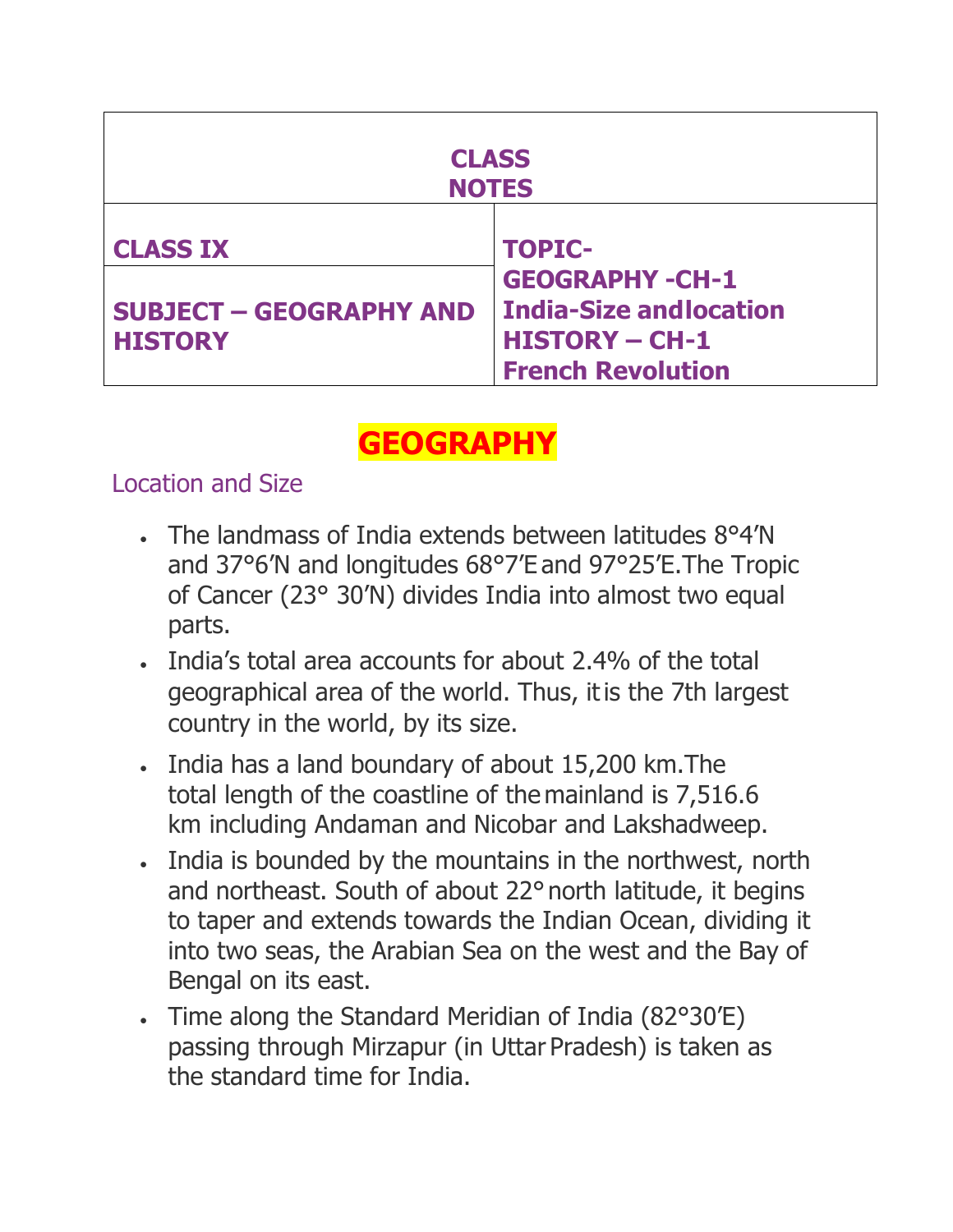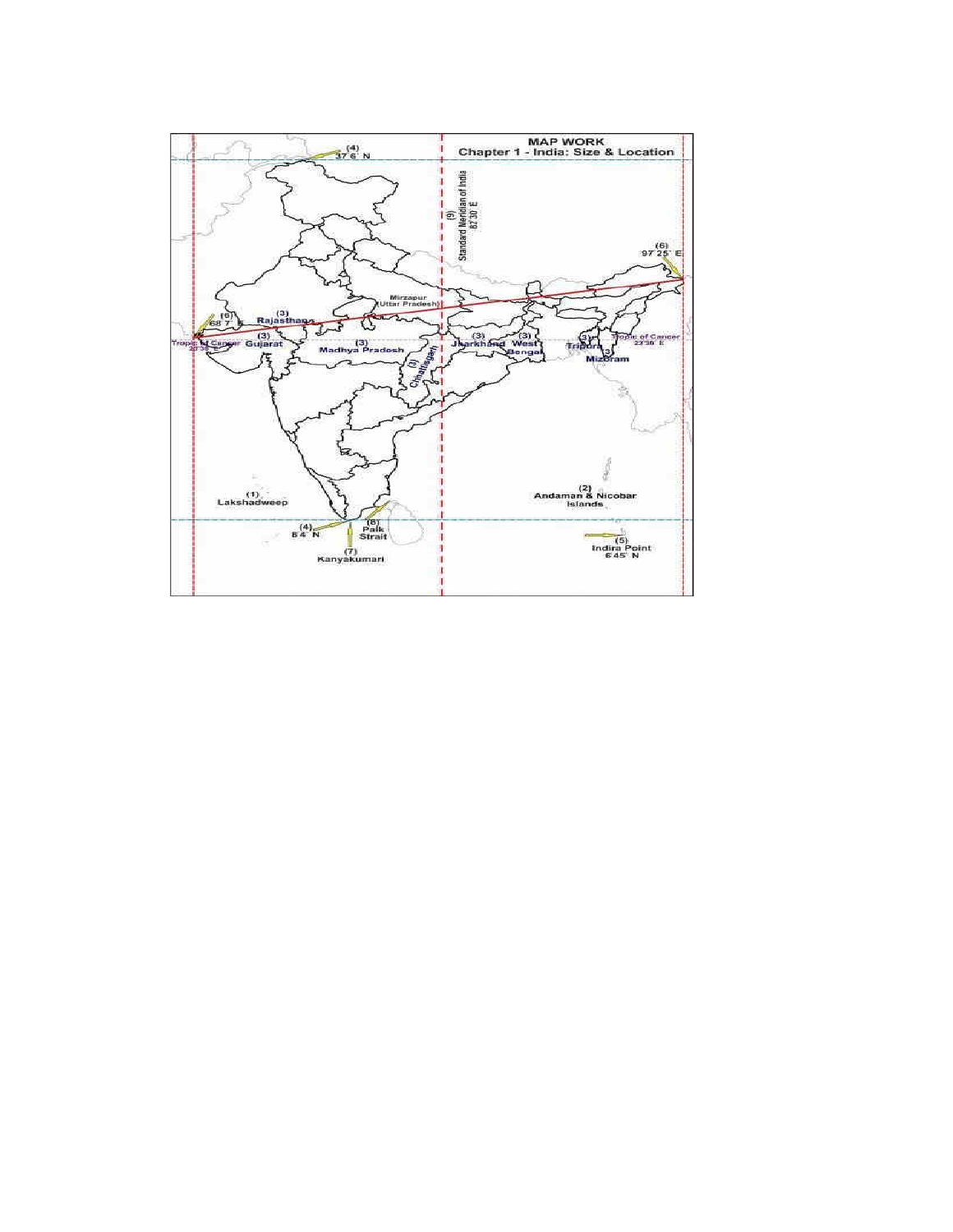## India and the World

The Indian landmass has a central location between the East and West Asia. India is a southward extension of the Asian continent. The trans-Indian Ocean routes connect the countries of Europe in the West and the countries of East Asia.

#### India's Neighbours

India has 28 states and 8 Union Territories. India shares its land boundaries with:

- Pakistan and Afghanistan in the northwest
- China (Tibet), Nepal and Bhutan in the north
- Myanmar and Bangladesh in the east

The southern neighbours across the sea consist of the two island countries, Sri Lanka and Maldives. India has had strong geographical and historical links with her neighbours.

| <b>Neighbouri</b><br><b>ngCountry</b> | <b>Bordering States/UT's</b>                                                      |  |  |
|---------------------------------------|-----------------------------------------------------------------------------------|--|--|
| Afghanistan                           | Ladakh (UT)                                                                       |  |  |
| <b>Bangladesh</b>                     | West Bengal, Mizoram, Meghalaya, Tripura,<br>andAssam                             |  |  |
| <b>Bhutan</b>                         | Arunachal Pradesh, Assam, Sikkim, and West<br><b>Bengal</b>                       |  |  |
| China                                 | Jammu and Kashmir, Himachal Pradesh,<br>Uttrakhand, Sikkim, and Arunachal Pradesh |  |  |
| Myanmar                               | Arunachal Pradesh, Manipur, Mizoram, and<br>Nagaland                              |  |  |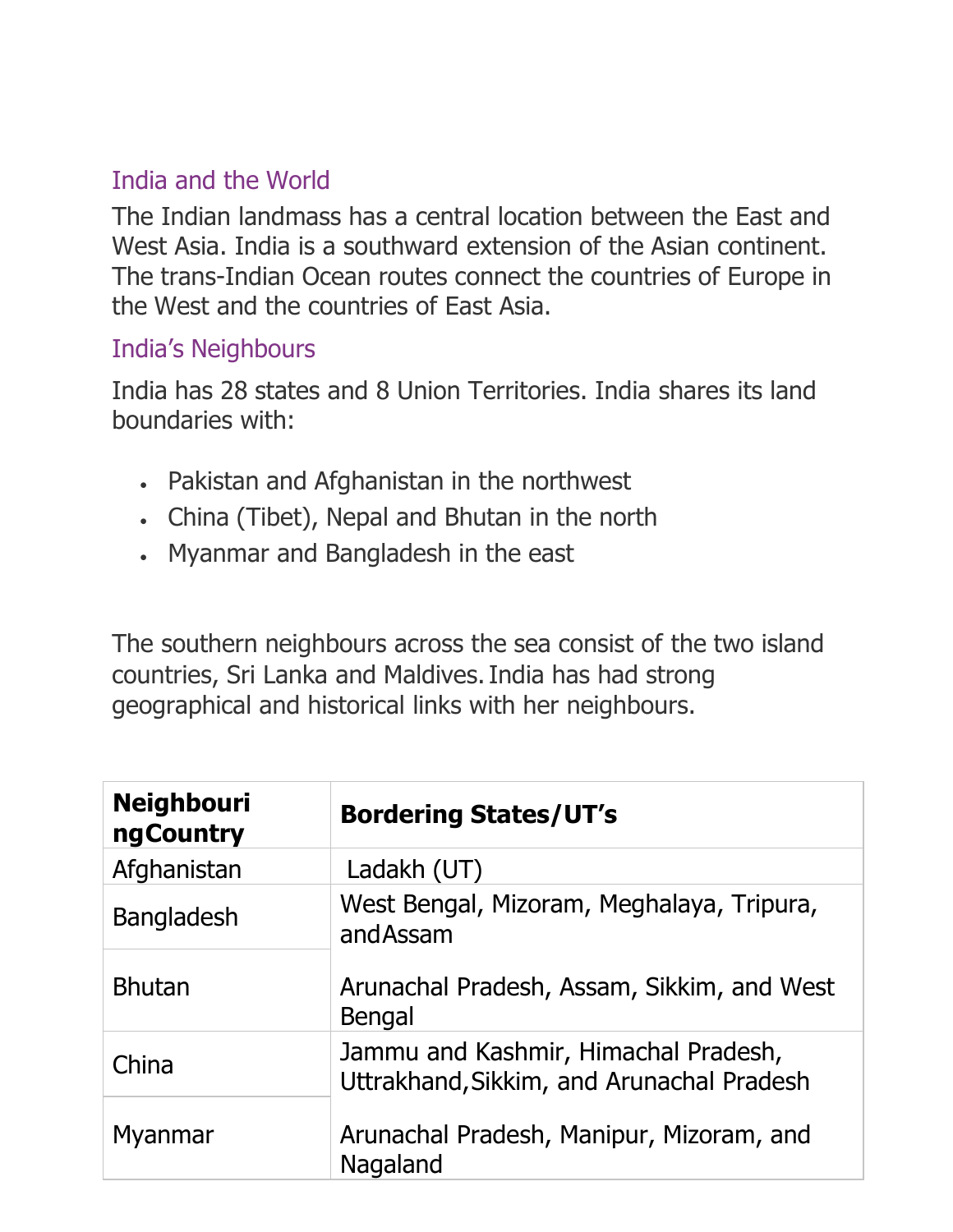| <b>Nepal</b> | Sikkim, West Bengal, Bihar, Uttar<br>Pradesh, and Uttrakhand         |
|--------------|----------------------------------------------------------------------|
| Pakistan     | Jammu and Kashmir(UT), Ladakh(UT),<br>Punjab, Gujarat, and Rajasthan |

# **HISTORY**

## **Q. 1.Explain role of philosophers in bringing about the French Revolution?**

| SI<br>N<br>O | <b>Name</b><br>philosoph<br>er | of   <b>Book</b>                       | <b>Ideology</b>                                                                                                   |
|--------------|--------------------------------|----------------------------------------|-------------------------------------------------------------------------------------------------------------------|
| 1.           | <b>Locke</b>                   | Two<br>Treatis<br>es<br>Govern<br>ment | Disprove the doctrine of the<br>of divine and absolute right of the monarch.                                      |
| 2.           | Rousseau                       | Social<br>Contra<br>ct                 | Proposed a form of government based on a<br>social contract between people and their<br>representatives.          |
| 3.           | Montesqui<br>eu                | The<br>Spirit<br>of the<br><i>Laws</i> | Proposed a division of power within the<br>government between the legislative, the<br>executive and the judiciary |

The **ideas o**f these philosophers **were discussed intensively in salons and** 

**coffee-houses** and spread among people through books and newspapers.

 These were frequently read aloud in groups for the benefit of those who could not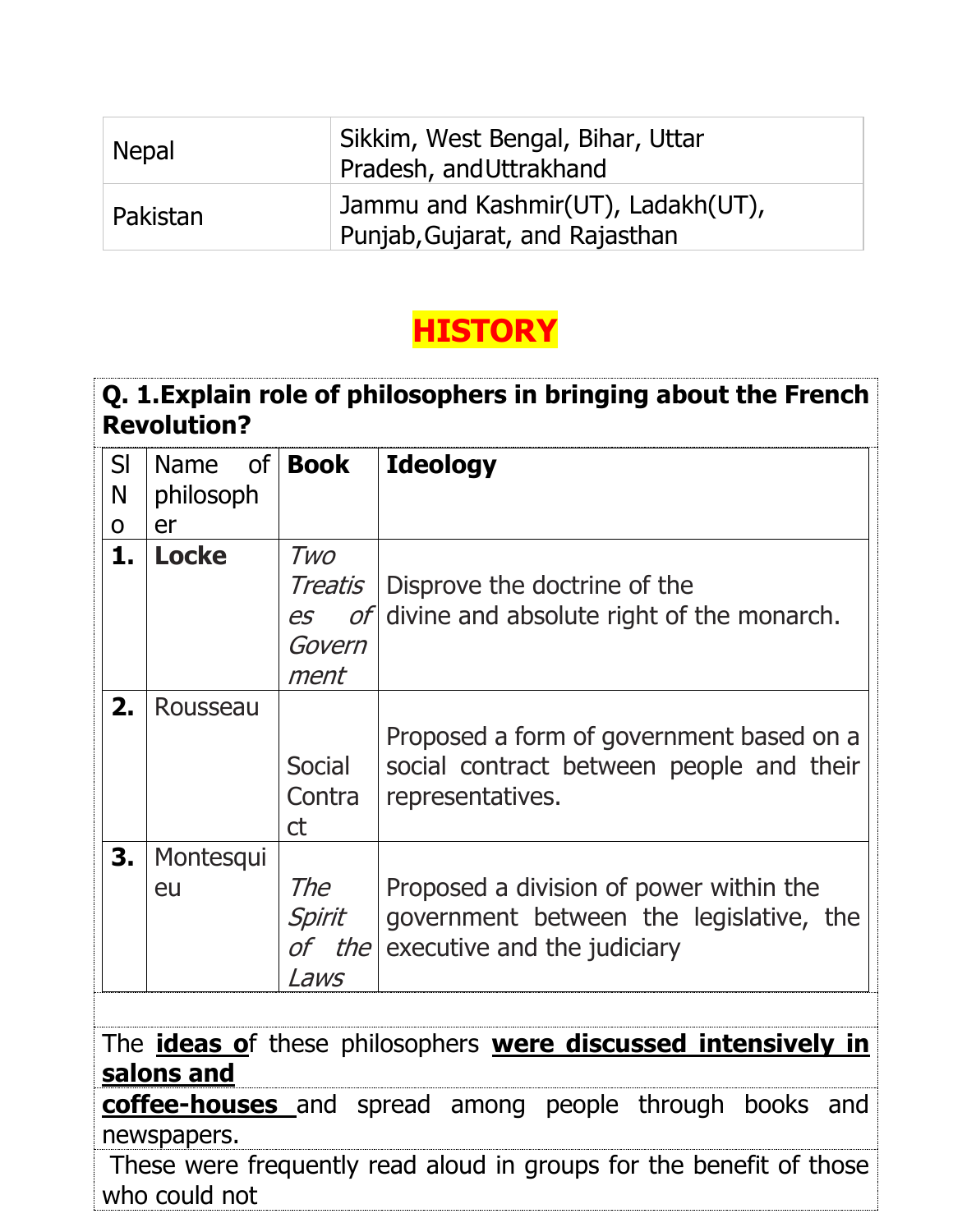| read and '<br>write. |  |  |
|----------------------|--|--|
|                      |  |  |

### **Q.2. Examine the factors that led to the French Revolution.**

Ans. i. **The war with Britain** : France supported American colonies in their war with the

Great Britain for their independence. This war led to an increasing debt on the

French monarchy. This necessitated imposition of new taxes on the public.

#### ii. **Privilege based on birth**:

The members of the first two estates, that is, the clergy and the nobility, enjoyed certain

privileges by birth. The most important of these was exemption from paying taxes

to the state.

iii. **Subsistence Crisis**: The high population led to a rapid increase in the demand for

 Food grains. Production of grains could not keep pace with the demand. So the price

 of bread which was the staple diet of the majority rose rapidly. Wages did not keep

pace with rising prices. It led to the subsistence crisis.

iv. **Growing Middle Class**: A new class(so called **middle class**) emerged in France because of increased overseas

trade. People of the **middle class** started **raising their voice for an end to**

**privileges based on birth**.

v. **Role of philosophers**: The ideas of a society based on freedom and equal laws and

opportunities for all, were put forward by philosophers such as John Locke and Jean

Jacques, Rousseau**,** Montesquieu. **They spread awareness through various**

**media**. Some from the privileged classes also advocated a switch to democracy.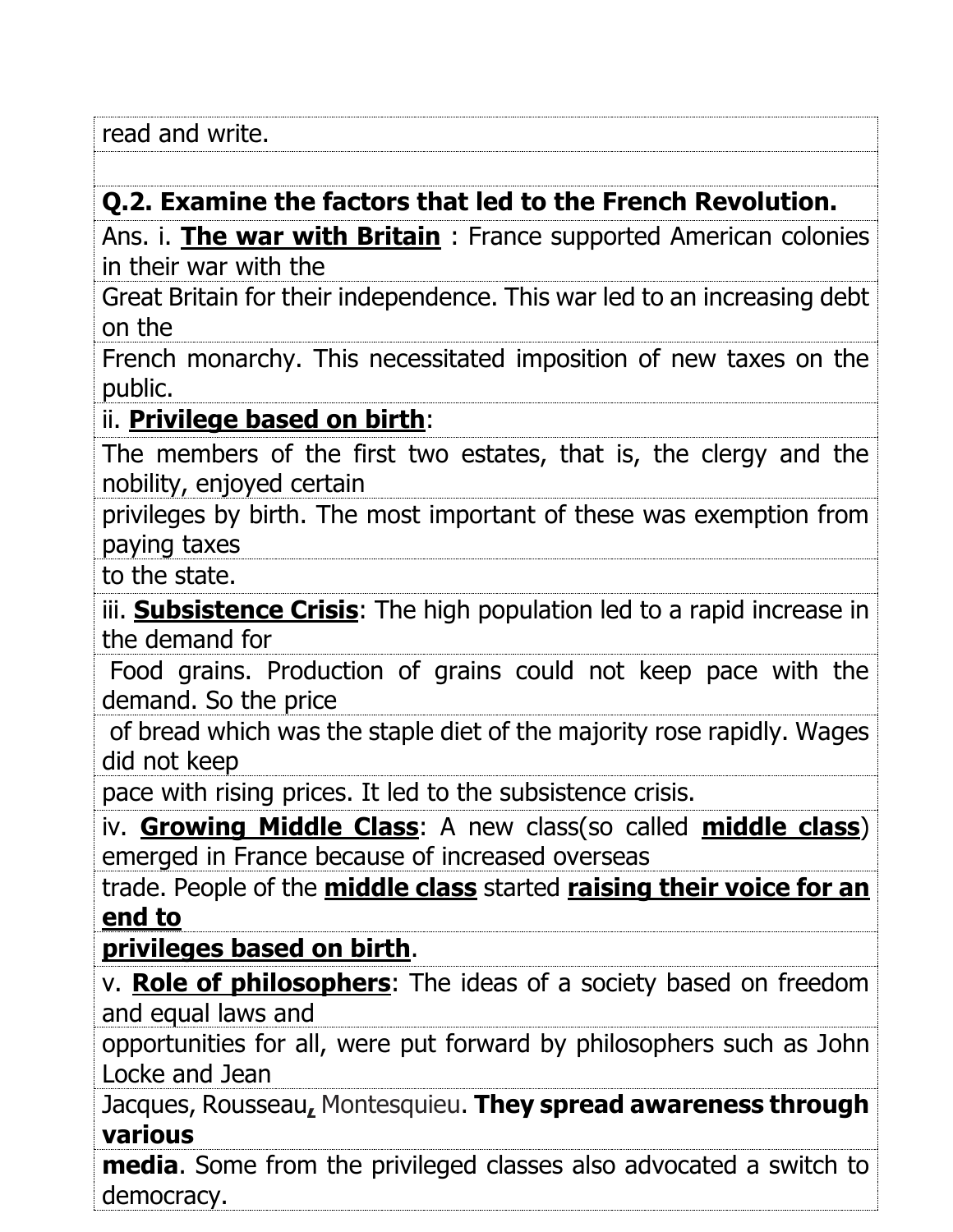So, finally there was revolution in France.

## **Q.3. How did France Become a Constitutional Monarchy?**

**Ans.** i. Faced with the power of his revolting subjects, Louis XVI finally accorded

recognition to **the National Assembly** and accepted the principle that **his powers**

**would from now on be checked by a constitution**.

**ii.** On the night of 4 August 1789, the Assembly passed a decree abolishing the feudal

system of obligations and taxes**. Members of the clergy too were forced to give up**

**their privileges**. Tithes (tax imposed by the Church) were abolished and lands owned

by the Church were confiscated.

iii. The National Assembly completed the draft of the Constitution in 1791. Its main

object was to limit the powers of the monarch. These **powers instead of being**

**concentrated in the hands of one person, were now separated and assigned** to

**different institutions**, the legislature, executive and judiciary.

This made France a constitutional monarchy.

### **Q.4. What laws did the revolutionary government introduce to improve the lives of**

#### **women?**

i. The revolutionary government introduced laws that helped improve the lives of

women. Together with the creation of state schools, **schooling was made compulsory**

## **for all girls**.

ii. Their **fathers could no longer force them into marriage** against their will.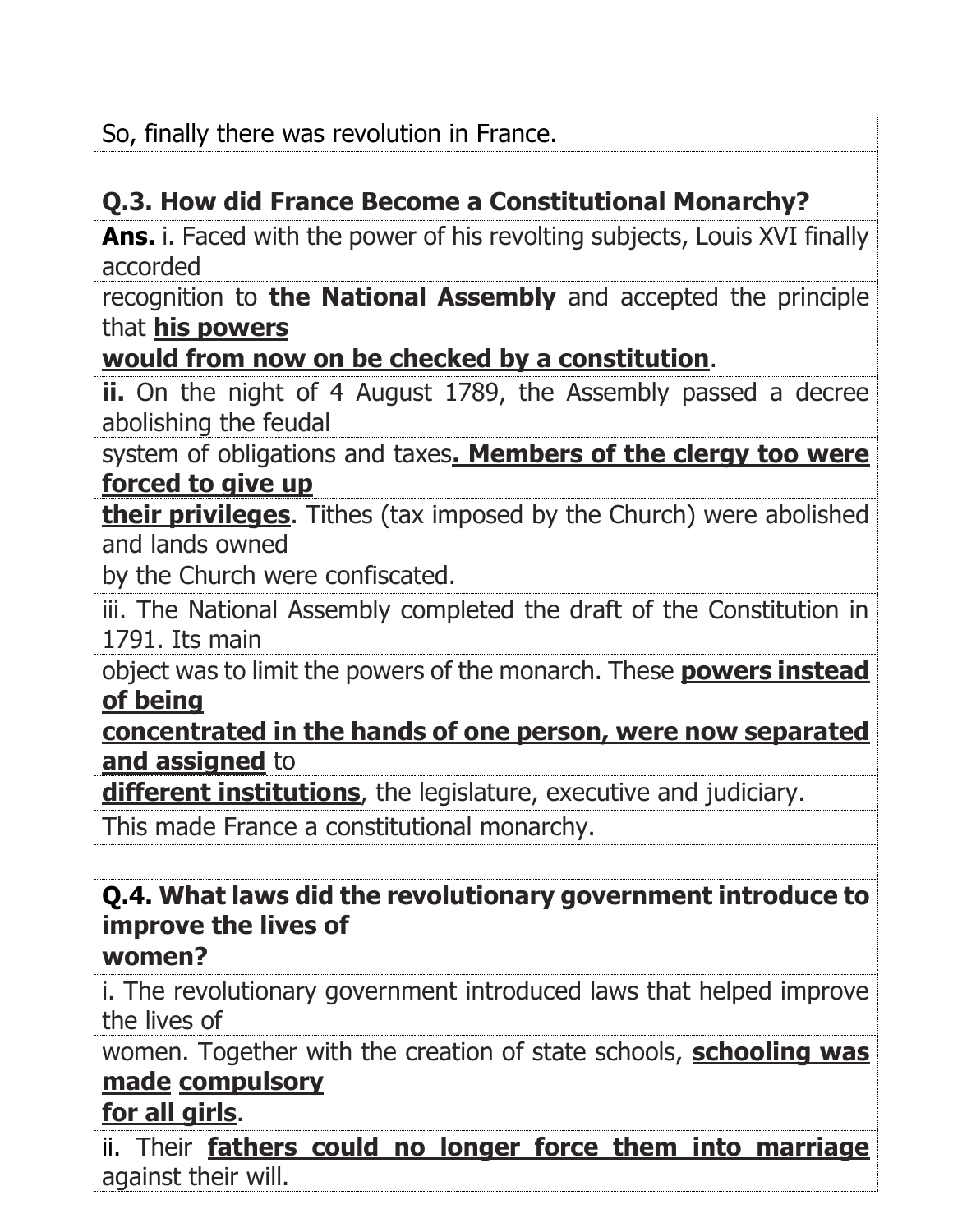iii. Marriage was made into a contract entered into freely and registered under civil law.

iv. **Divorce was made legal**, **and could be applied for by both women and men**.

v. Women could now **train for jobs**, could become artists or run small businesses.

Women's struggle for equal political rights, however, continued.

## **Q. 5. Why the period of 1793-1794 is called as reign of terror?**

Ans. The period from 1793 to 1794 is referred to as the Reign of Terror because it was a

period of severe control and punishment by Robespierre.

All those whom he saw as being enemies of the republic, ex-nobles and clergy,

members of other political parties, even members of his own party who did not agree

with his methods were arrested, imprisoned and then tried by a revolutionary

tribunal.

i. Robespierre government issued laws for placing a **maximum limit on wages** and

**prices**. Meat and bread were rationed. Peasants were forced to transport their grain to

the cities and sell it at prices fixed by the government.

ii. The use of more expensive white flour was forbidden; all **citizens were required to** 

**eat** the pain **dégalité (equality bread)**, a loaf made of whole wheat.

iii. Equality was also sought to be practised **through forms of speech and address**.

Instead of the traditional Monsieur (Sir) and Madame (Madam) all French men and women

were henceforth Citoyen and Citoyenne (Citizen).

iv. **Churches were shut down and their buildings converted into barracks** or offices.